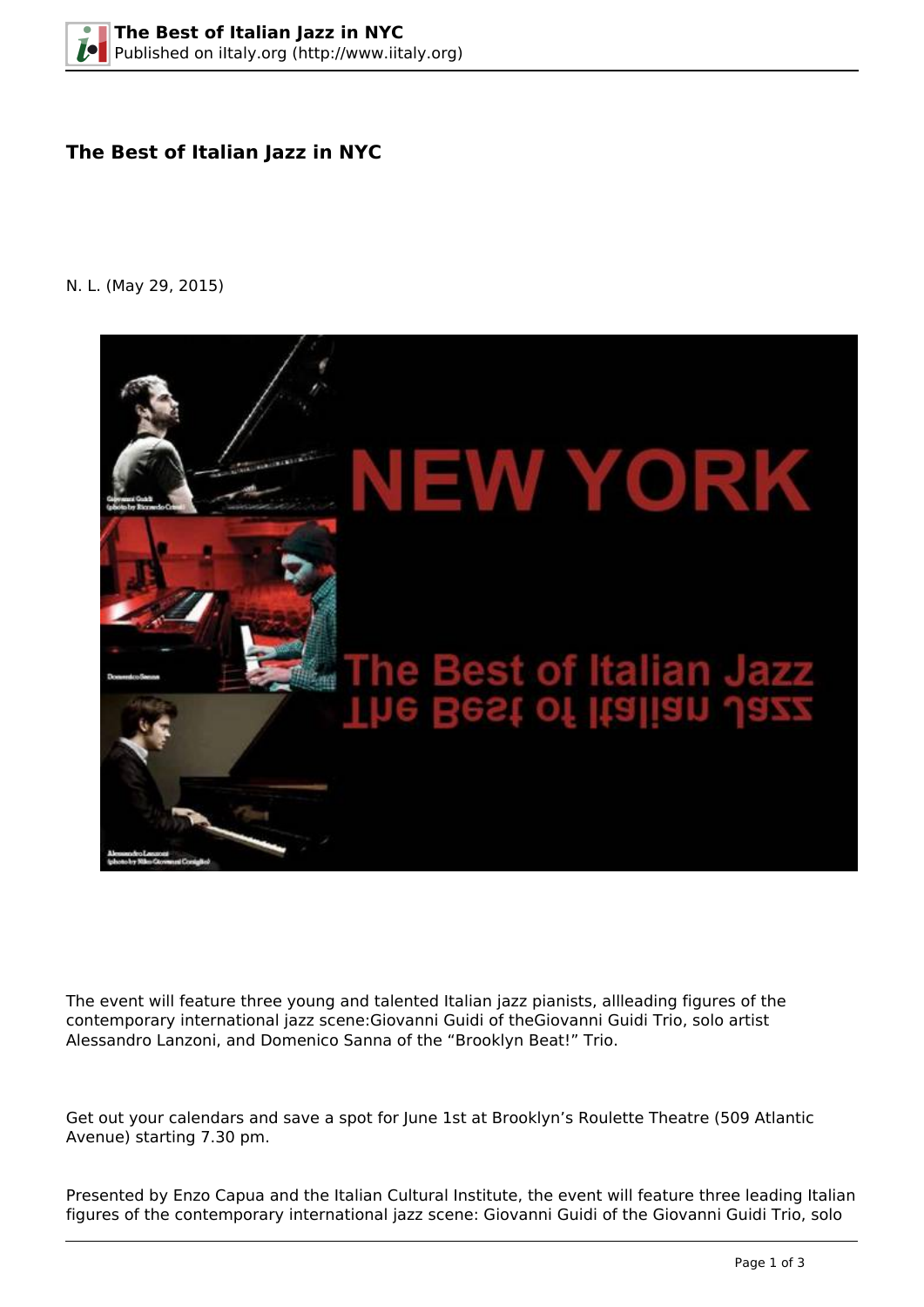

artist Alessandro Lanzoni and Domenico Sanna of the "Brooklyn Beat!" Trio, who will all be performing backto- back in what promises to be a wonderfully variedand fun night. Despite theiryouth – the three musicians are 30 or younger – they areall established figures withinthe jazz industry, having won titles such as the "Top Jazz"poll in It

## **Giovanni Guidi**

29-year-old Giovanni Guidi from Fogliano won the "Top Jazz" poll in 2007 and has been part of the international jazz scene ever since. He is a member of Enrico Rava's band, leader of the Giovanni Guidi Trio – composed of New York bassist Thomas Morgan and Portuguese drummer Joao Lobo, who will be on stage with him at the show- and the larger ensemble

"Unknown Rebels.

## **Alessandro Lanzoni**

The youngest of the three at only 23, Alessandro Lanzoni is known as a solo artist and will be performing as such in Brooklyn. Though he was already a child prodigy at 13, he more recently started to emerge as a breakthrough jazz artist, winning, among other titles, the "Top Jazz" poll in 2013.

## **Domenico Sanna**

Domenico Sanna, 30, is the eldest of the three. He will perform alongside Ameen Saleem, one of the most in-demand bassists in America and Europe, anddrummer Dana Hawkins as the "Brooklyn Beat!" Trio.

Sanna came up with the group "out of necessity," out of a compulsion to follow the beat, the pulse. Building off the origins of jazz, the band has created a contemporary sound infused with swing and R&B.

Young, yet experienced All of these artists share the rare characteristic of being fresh and innovative on the one hand, and experienced and masterful on the other, having previously participated in a variety of famous festivals and events throughout their short but accomplished careers. This event presents audiences with a unique opportunity to see

them all perform in the same place on the same night.

●●

General admission \$15.

\$10 advanced booking. Visit:

roulette.org for tickets and

information.

**Source URL:** http://www.iitaly.org/magazine/events/reports/article/best-italian-jazz-in-nyc